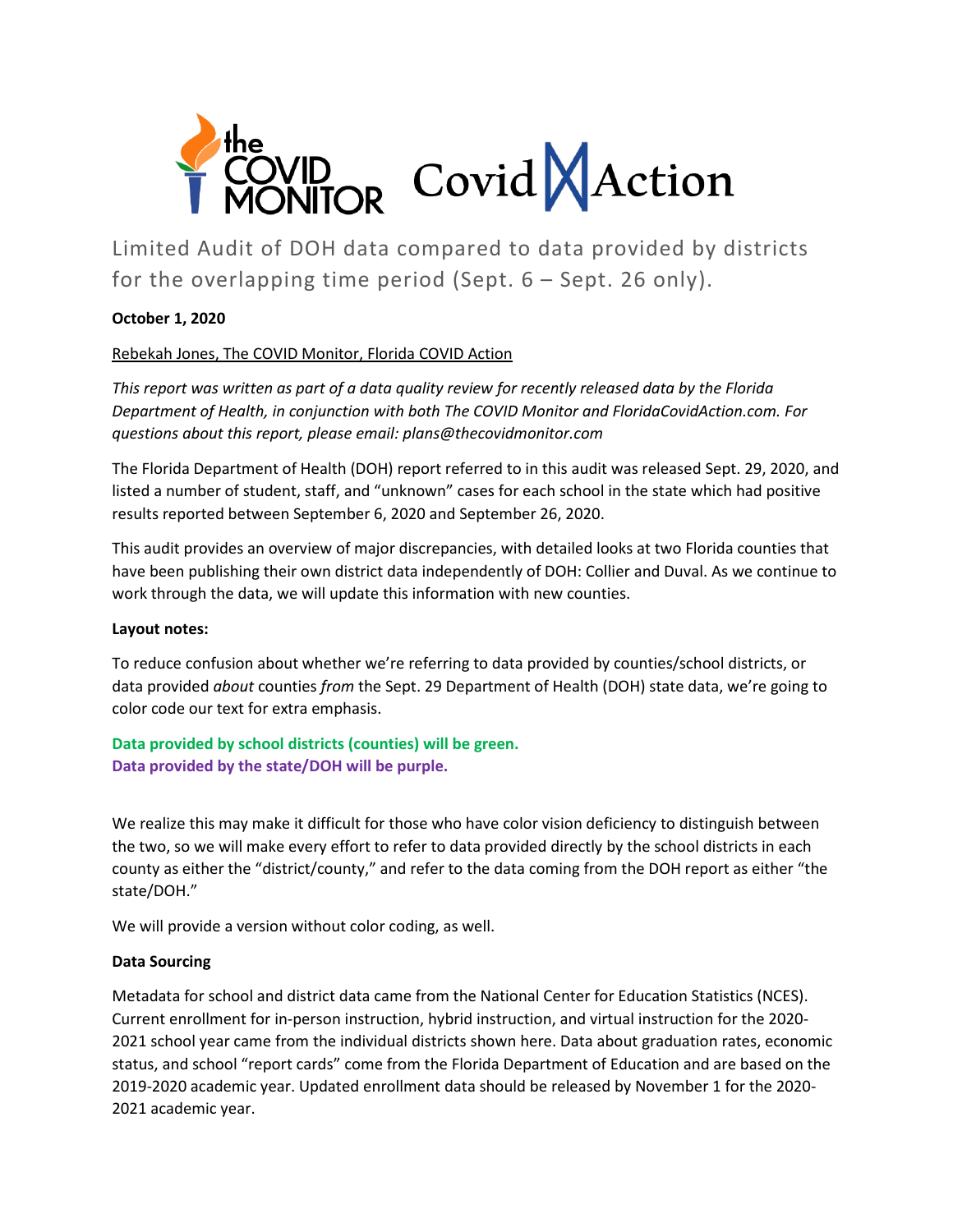# Overview of Findings

- 1. Inconsistencies across the state and district data are extreme
	- a. Reports that overlap make up only half of the cases reported (see Duval County analysis)
	- b. DOH reported 71 fewer cases overall than the combined total from the 28 districts selfreporting that are reviewed in this audit
	- c. Though data from 12 of the 28 districts reviewed were within 5 cases of the DOH data (either reporting within five more or five fewer cases than the state), there were extreme outliers (see Table 1)
- 2. The DOH report from Sept. 29 and data from counties that self-report show the same percent of student cases as a share of all cases
	- a. DOH reports students as 73% of cases
	- b. Counties report students as 73% of cases
- 3. While the rate of symptomatic cases is high (79% across all students and staff) it is much lower than recent CDC findings for pediatric cases<sup>[1](#page-1-0)</sup>
	- a. This is a difficult number to parse given the format of DOH's report, which combined symptomatic data for all students, staff and other.
- 4. According to analysis of DOH data of cases, teachers are slightly less likely to be symptomatic than students
	- a. In schools reporting no teacher cases, symptomatic cases make up 81%
	- b. In all schools, the symptomatic rate is 79%
- 5. Cases reported by DOH as "unknown" are most likely to be staff

# Further research needed

Without more information from the Department of Health about how the Sept. 29 report was made, which criteria they used, separate dates for case and notification dates, and other basic questions, the DOH report conflicts too much with existing data provided independently by districts to be an authoritative resource for cases in Florida K-12 schools.

Additionally, not all of the 37 districts self-reporting do so transparency or consistently.

Bay, Charlotte, Lee, and Polk do not specify student or staff in their data.

Hendry's site is essentially useless, with no data definitions or explanations, no cumulative counts, and no information about the school's impacted.

Lee and Polk list notifications sent out about cases, but Lee does not specify the cases reported in each notification, and neither lists the number of student vs staff cases.

Indian River and Calhoun report via press release, but Calhoun's site hasn't been updated since September 3.

Most of the more advanced sites do not allow the public to easily download or export the underlying data, making it difficult to track and report on cases in each school.

<span id="page-1-0"></span><sup>&</sup>lt;sup>1</sup> The CDC released a study showing that less than 3% of all pediatric cases from March 1 through Sept. 19 reported having no symptoms.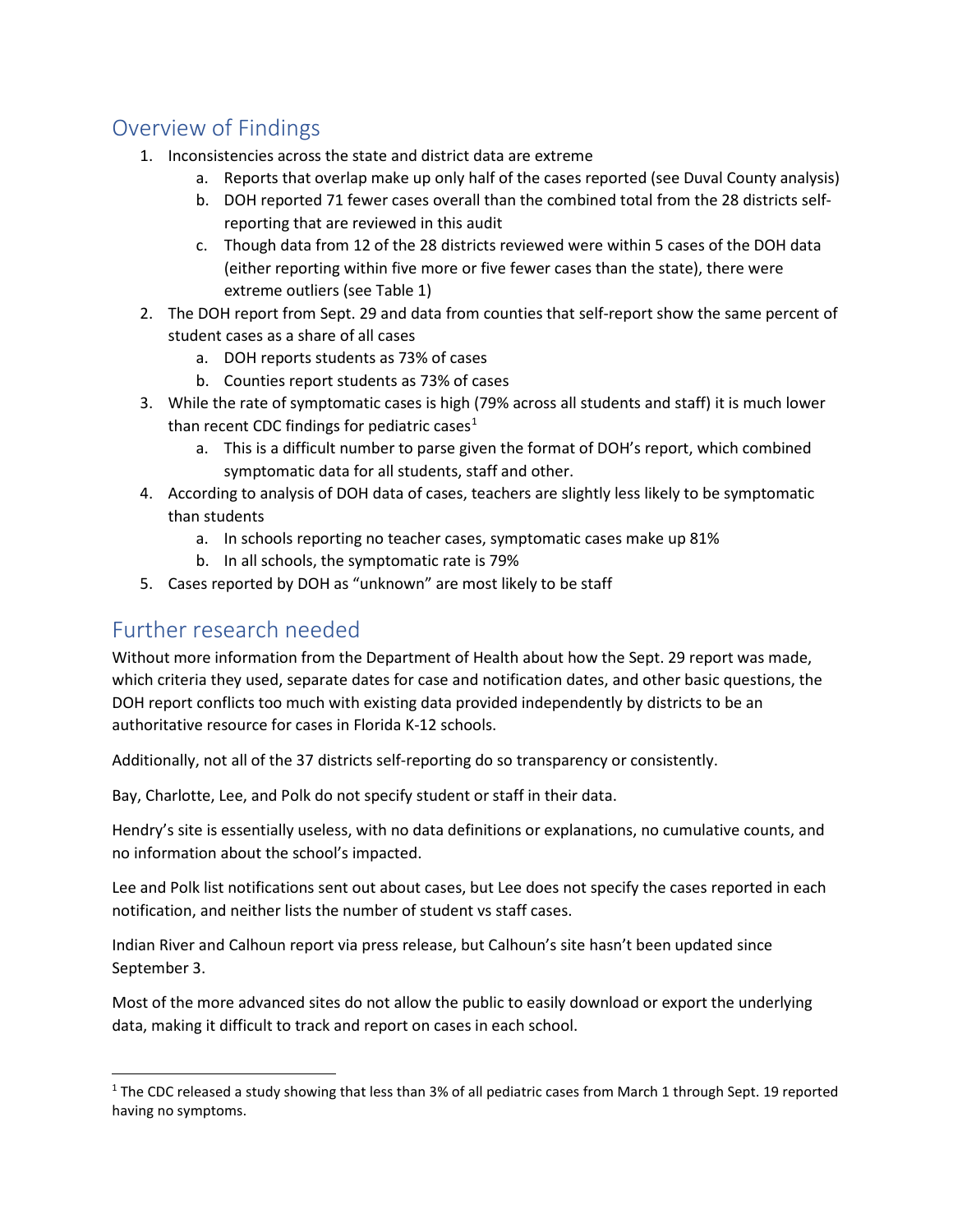|                  | <b>County Data</b> |                          |                          |                  | <b>DOH/State Data</b> |                 |                |                |             |                   |
|------------------|--------------------|--------------------------|--------------------------|------------------|-----------------------|-----------------|----------------|----------------|-------------|-------------------|
|                  | <b>Total</b>       | <b>Students</b>          | <b>Staff</b>             | <b>Other</b>     | <b>Total</b>          | <b>Students</b> | <b>Staff</b>   | <b>Other</b>   | Symptomatic | <b>Difference</b> |
| Bay*             | 23                 | $\overline{\phantom{a}}$ | $\overline{a}$           | 23               | 24                    | 17              | $\mathbf{1}$   | 6              | 71%         | DOH +19           |
| <b>Brevard</b>   | 112                | 87                       | 25                       | $\overline{0}$   | 97                    | 68              | 20             | 9              | 87%         | County +15        |
| <b>Charlotte</b> | 9                  | $\overline{\phantom{a}}$ | $\overline{a}$           | 9                | 9                     | $\overline{7}$  | 0              | $\overline{2}$ | 78%         | Equal             |
| <b>Citrus</b>    | 41                 | 27                       | 14                       | $\mathbf{0}$     | 38                    | 23              | $\overline{2}$ | 13             | 67%         | County +3         |
| Clay             | 50                 | 33                       | 17                       | $\mathbf 0$      | 44                    | 33              | 9              | $\overline{2}$ | 94%         | County +6         |
| <b>Collier</b>   | 58                 | 43                       | 15                       | $\mathbf 0$      | 48                    | 39              | $\mathbf{1}$   | 8              | 64%         | County +10        |
| <b>Duval</b>     | 100                | 66                       | 34                       | 0                | 93                    | 68              | 17             | 8              | 80%         | County +7         |
| <b>Flagler</b>   | 26                 | 21                       | 5                        | $\pmb{0}$        | 21                    | 14              | $\mathbf{1}$   | 6              | 57%         | County +5         |
| Hardee*          | 69                 | 56                       | 13                       | 0                | 25                    | 21              | $\mathbf{1}$   | 3              | 52%         | County +44        |
| Hendry           | 11                 | 6                        | $\overline{4}$           | $\mathbf 0$      | $\overline{7}$        | 3               | $\mathbf{1}$   | 3              | 86%         | County +4         |
| <b>Hernando</b>  | 24                 | 15                       | 9                        | 0                | 24                    | 17              | 3              | 4              | 71%         | Equal             |
| Hillsborough     | 211                | 152                      | 59                       | $\mathbf 0$      | 198                   | 158             | 19             | 21             | 80%         | County +13        |
| Lake             | 34                 | 23                       | 11                       | 0                | 41                    | 28              | $\mathbf{1}$   | 12             | 94%         | <b>DOH +7</b>     |
| Lee              | 47                 | $\overline{\phantom{a}}$ | $\overline{a}$           | 47               | 66                    | 44              | 9              | 13             | 84%         | DOH +19           |
| Leon             | 63                 | 43                       | 20                       | 0                | 40                    | 26              | $\overline{2}$ | 12             | 87%         | County +23        |
| <b>Manatee</b>   | 33                 | 21                       | 12                       | $\mathbf 0$      | 46                    | 35              | 5              | 6              | 82%         | DOH +13           |
| <b>Nassau</b>    | 21                 | 16                       | 5                        | 0                | 25                    | 20              | 3              | $\overline{2}$ | 72%         | DOH +4            |
| Orange           | 146                | 115                      | 31                       | $\boldsymbol{0}$ | 171                   | 124             | 10             | 37             | 80%         | <b>DOH +25</b>    |
| Osceola          | 60                 | 41                       | 19                       | 0                | 57                    | 37              | 6              | 14             | 75%         | County +3         |
| <b>Pasco</b>     | 117                | 78                       | 39                       | $\mathbf 0$      | 121                   | 82              | 15             | 24             | 82%         | DOH +4            |
| <b>Pinellas</b>  | 78                 | 55                       | 23                       | 0                | 110                   | 89              | 5              | 16             | 83%         | DOH +32           |
| <b>Polk</b>      | 107                | $\overline{\phantom{a}}$ | $\overline{\phantom{a}}$ | 107              | 103                   | 75              | 18             | 10             | 72%         | County +4         |
| Putnam           | 37                 | 28                       | 9                        | 0                | 37                    | 29              | 6              | 3              | 70%         | Equal             |
| Sarasota         | 53                 | $\overline{3}$           | $\mathbf{1}$             | $\mathbf 0$      | 53                    | 42              | 6              | 5              | 77%         | Equal             |
| St. Johns        | 100                | 83                       | 17                       | 0                | 69                    | 52              | 5              | 12             | 68%         | County +31        |
| <b>Sumter</b>    | 17                 | 11                       | 6                        | $\pmb{0}$        | 17                    | 9               | $\sqrt{4}$     | 4              | 69%         | Equal             |
| <b>Taylor</b>    | 17                 | 17                       | 0                        | 0                | 5                     | 5               | 0              | 0              | 100%        | County +12        |
| Volusia          | 45                 | 29                       | 16                       | $\mathbf 0$      | 49                    | 30              | 6              | 13             | 79%         | $DOH +4$          |

Notes: Bay county only includes data from 9/15 on, so only the last reporting week for DOH's data was used. Hardee's cumulative data does not match its daily case updates, so calculated figures based on daily updates are provided here.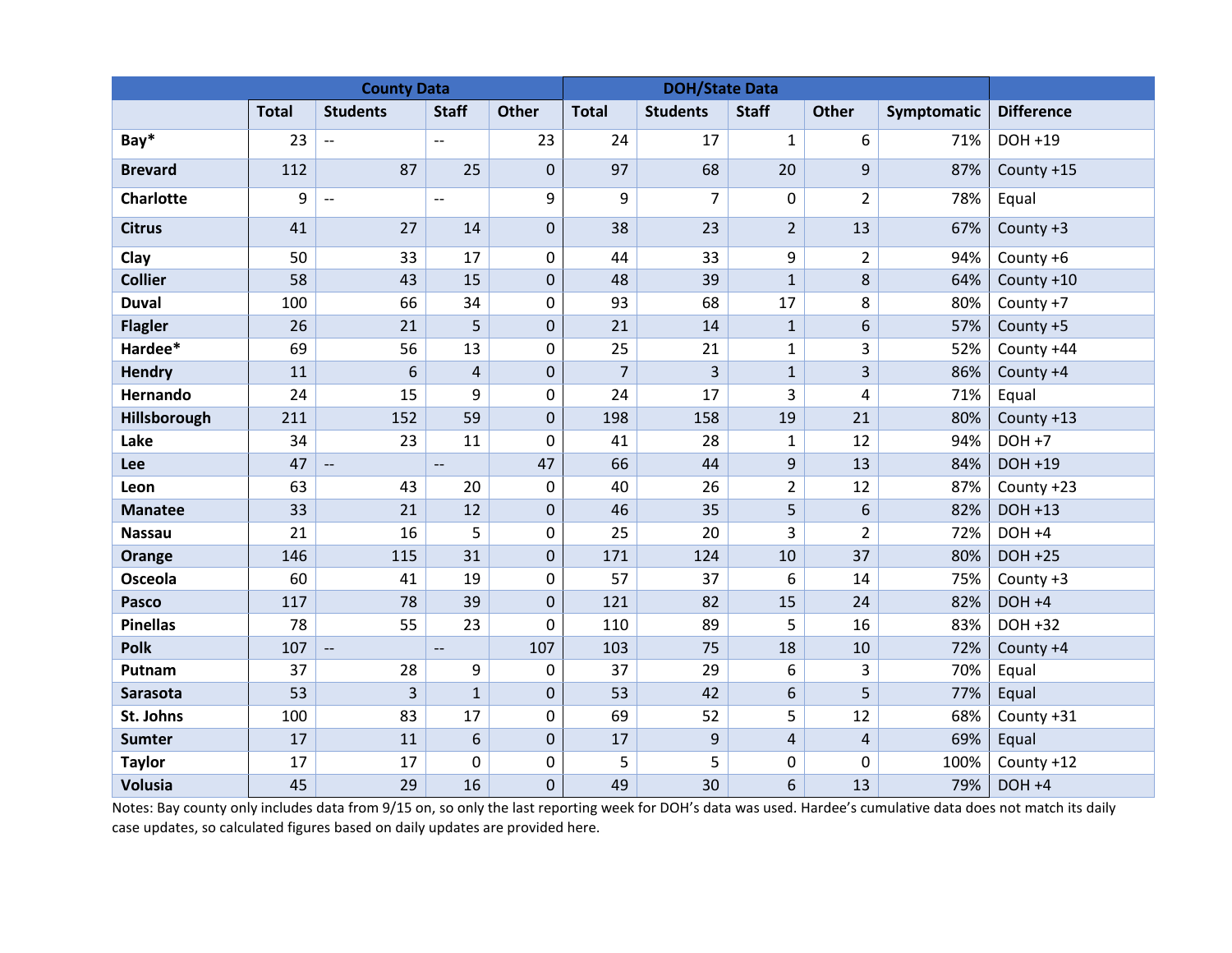# Review: Collier County

Collier is a mid-sized county in Florida in terms of enrollment and the total number of schools. Its mix of urban, suburban and rural schools contrasts well for the purposes of this study, and they have provided detailed data about cases in their school since reopening August 31.

The most recent data from the NCES shows 3,200 teachers for the district's 48,000 students in 61 schools, consistent with information Collier County provides. That ranks collier 17 of Florida's 67 districts in terms of total enrollment, and 18 out of 67 for the number of teachers per student (each sorted high to low). The district received an A grade for the 2019-2020 school year by the state, with a 91.9% graduation rate. State data shows that 62% of Collier students are considered economically disadvantaged.

While Collier'[s data interface](https://data.collierschools.com/StrategicPlan/Covid19/Covid19ver2.aspx) is cumbersome for retrieving data for research purposes, it allows the public to search by school and by date range, returning a value for both students and staff by the date each positive case was reported. Collier county updates their dashboard Monday-Friday by 7:00 pm ET, according to their site.

**Collier county schools began in-person and online instruction on August 31, and reported 43 student cases and 15 staff cases in the time period covered by DOH's report**.

**The Florida Department of Health (DOH) report showed3 9 student cases, 1 staff case, and 8 "unknown" cases.**

Of the 26 schools **DOH listed as having positive cases,** only 10 matched the **data provided by Collier County.** Five schools Collier reported cases in were not listed in the DOH spreadsheet (below). Those five missing schools Collier reported made up nine cases in the district – 14% of all the cases the district had self-reported.

| <b>MISSING SCHOOLS:</b>        | TOTAL | <b>STUDENT</b> | <b>STAFF</b> |
|--------------------------------|-------|----------------|--------------|
| <b>ALTERNATIVE - NAPLES</b>    |       |                |              |
| <b>ALTERNATIVE - IMMOKALEE</b> |       |                |              |
| <b>VINEYARDS ELEMENTARY</b>    |       |                |              |
| <b>LAKE PARK ELEMENTARY</b>    |       |                |              |
| <b>CALUSA PARK ELEMENTARY</b>  |       |                |              |

#### **Schools that Collier County listed as having cases, but DOH did not include in their report:**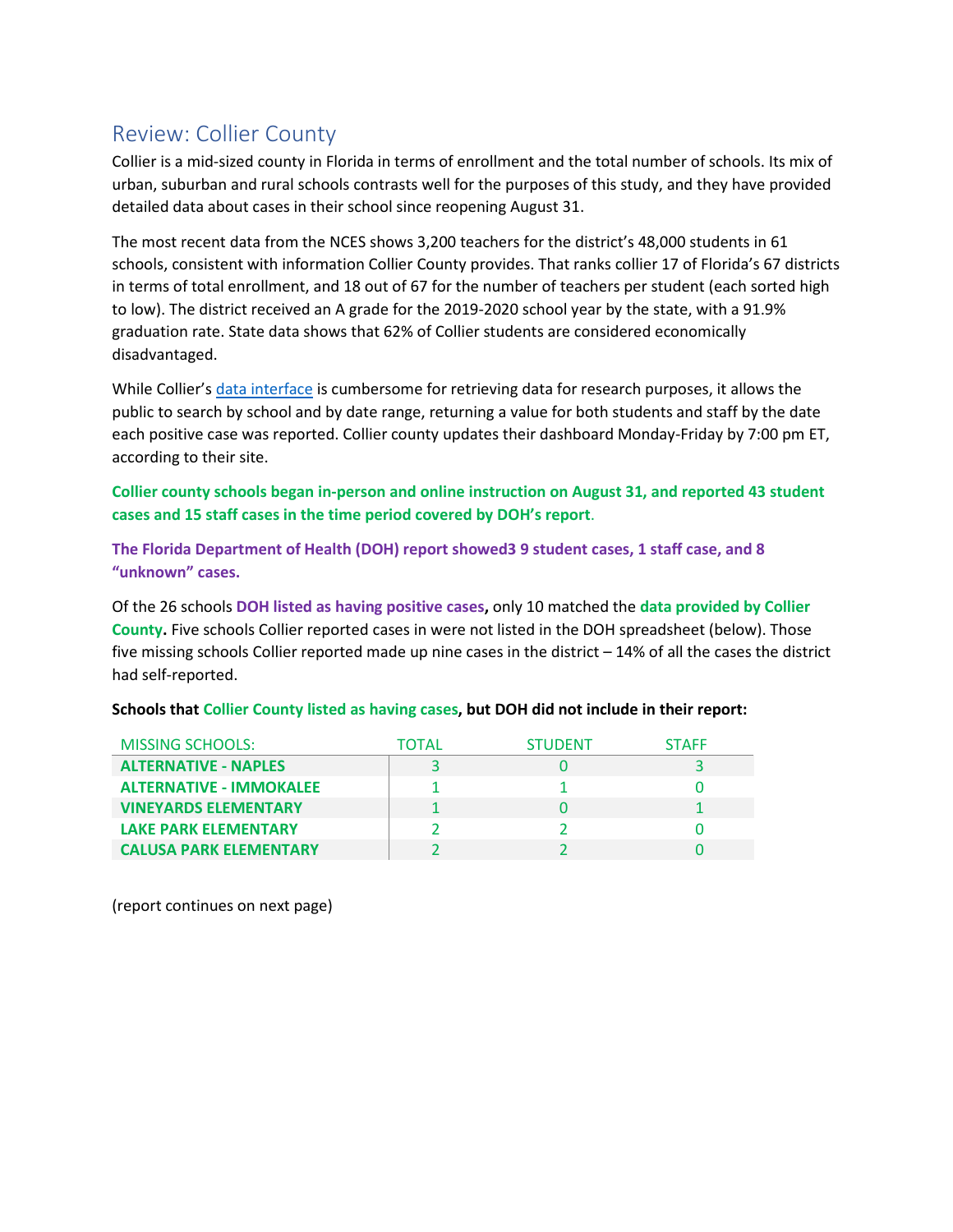**Schools where the state data matched the data reported by Collier County schools:**

Cypress Palm Middle School Golden Gate High School Laurel Oak Elementary School North Naples Middle School Oakridge Middle School Palmetto Ridge High School Veterans Memorial Elementary School Golden Gate Elementary School Lake Trafford Elementary School Sea Gate Elementary School

MIKE DAVIS ELEMENTARY SCHOOL

| <b>Schools Where The State Reported More</b><br><b>Cases Than The Collier County School</b><br><b>District</b> | School                                     |
|----------------------------------------------------------------------------------------------------------------|--------------------------------------------|
| School not in data provided by county                                                                          | Marco Island Charter Middle (Marco Island) |
| School not in data provided by county                                                                          | The Village School (Naples)                |
| 1 more student case than county                                                                                | East Naples Middle School (Naples)         |
| 1 more student case than county                                                                                | <b>Gulf Coast High School (Naples)</b>     |
| 1 more student case than county                                                                                | Naples High School (Naples)                |
| 1 more student case than county                                                                                | Poinciana Elementary School (Naples)       |
| 2 more student cases than county                                                                               | Osceola Elementary School (Naples)         |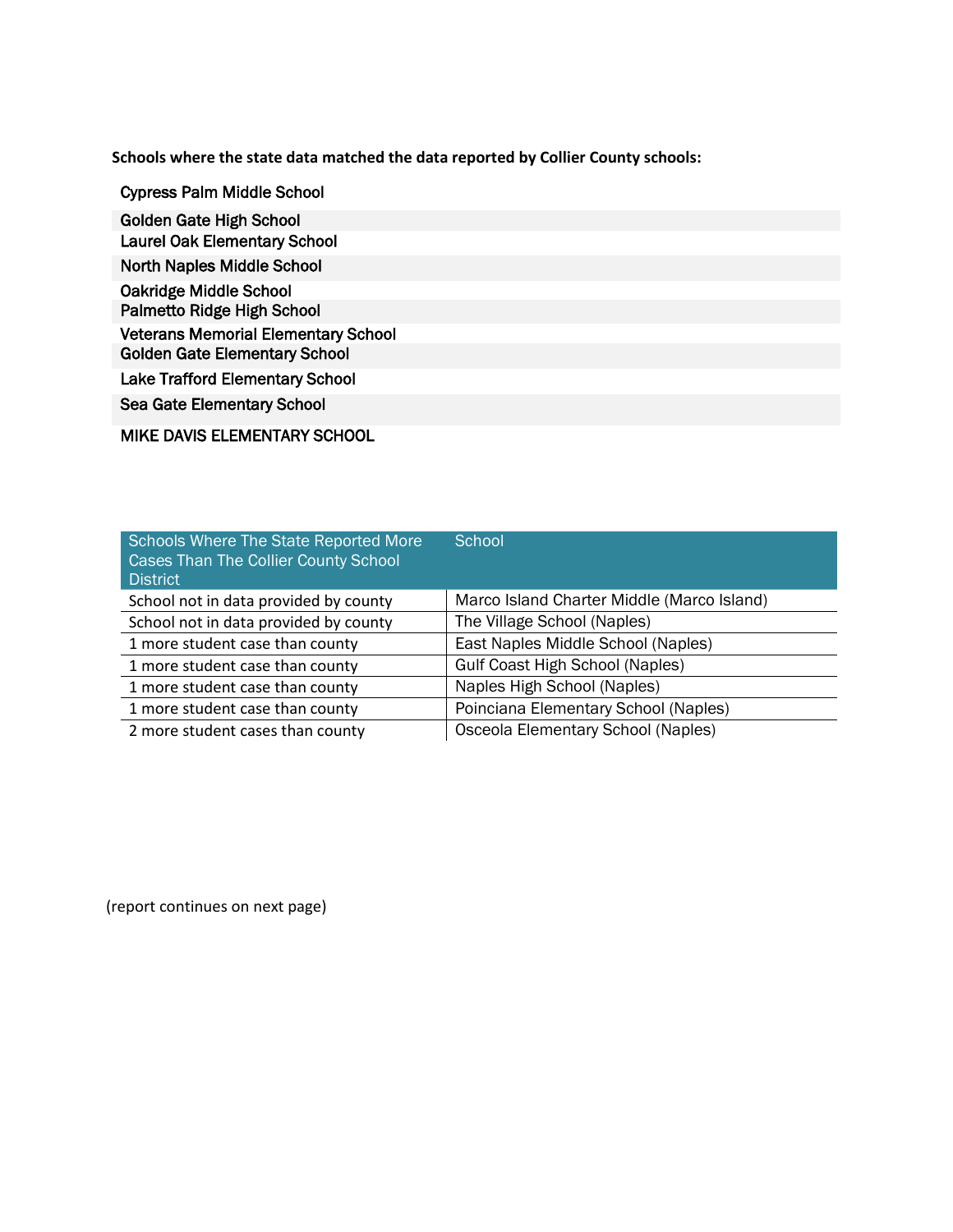| Schools where county reported more cases<br>than state                                   | School                                      |
|------------------------------------------------------------------------------------------|---------------------------------------------|
| Missing 1 staff case reported by county                                                  | Immokalee High School (Immokalee)           |
| Missing 1 staff case reported by county; 2<br>more student cases than reported by county | <b>Corkscrew Elementary School (Naples)</b> |
| Missing 1 staff case reported by couny                                                   | Vinyards Elementary                         |
| Missing 1 student case reported by county                                                | Barron Collier High School (Naples)         |
| Missing 1 student case reported by county                                                | Eden Park Elementary School (Immokalee)     |
| Missing 1 student case reported by county                                                | Immokalee Middle School (Immokalee)         |
| Missing 1 student case reported by county                                                | Lely Elementary School (Naples)             |
| Missing 1 student case reported by county                                                | Pine Ridge Middle School (Naples)           |
| Missing 1 student case reported by county                                                | Alternative - Immokalee                     |
| Missing 1 student case reported by county                                                | Immokalee Techincal College                 |
| Missing 2 student cases reported by county                                               | Lake Park Elementary                        |
| Missing 2 student cases reported by county                                               | Calusa Park Elementary                      |
| Missing 3 staff cases reported by county                                                 | Highlands Elementary School (Immokalee)     |
| Missing 3 staff cases reported by county                                                 | Alternative - Naples                        |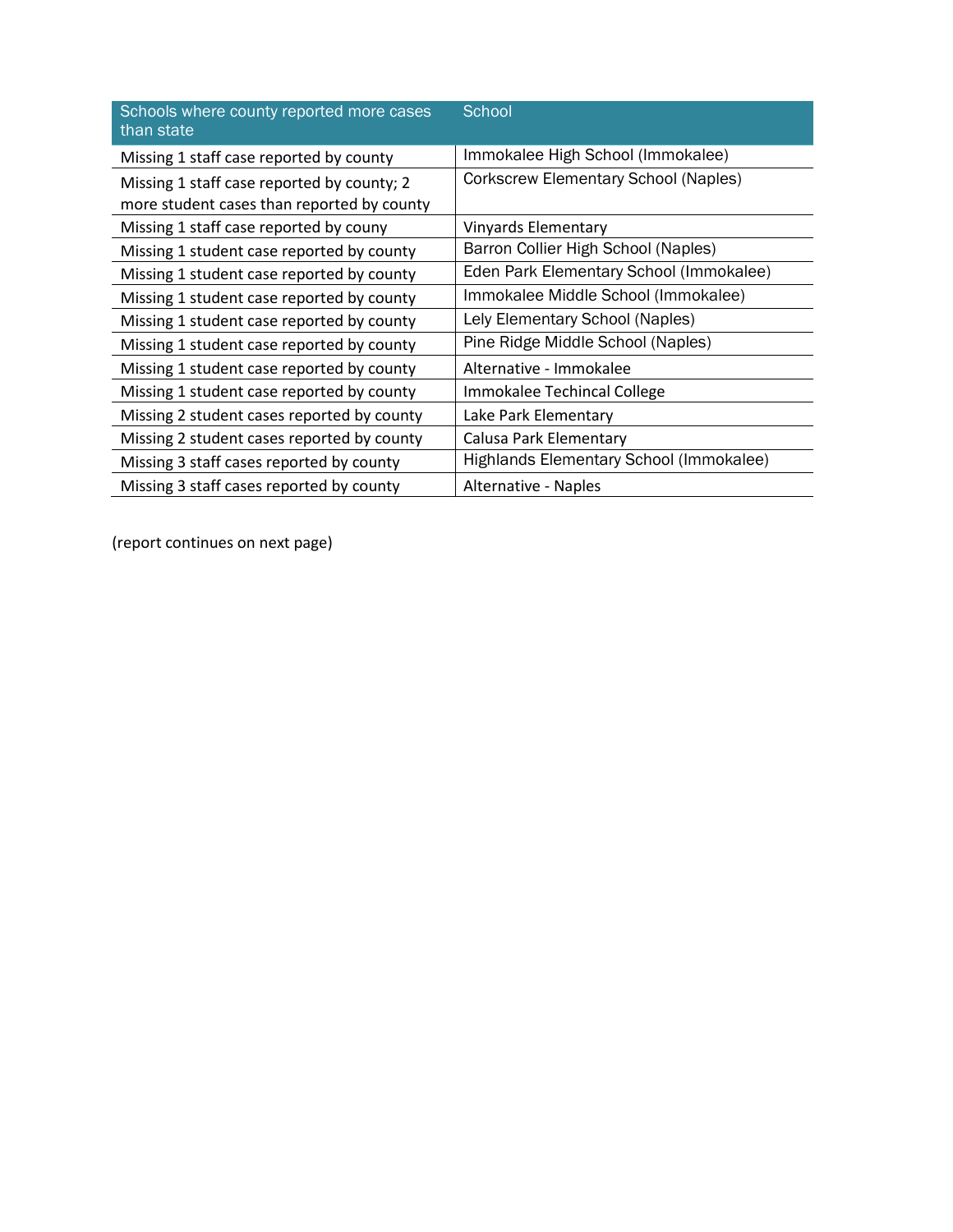### Review: Duval County

Enrollment in Duval County Schools for 2020-2021 was 130,000 with 12,603 staff members, according to state data. They opened on August 20 to a hybrid format 11 days earlier than Collier County opened. The district received an B grade for the 2019-2020 school year by the state, with a graduation rate of 86.5%. Two-thirds of the students enrolled are considered economically disadvantaged.

Duval county attempted to start reporting cases in its schools in August, but was told by the state that it did not have permission to do so. After weeks of waiting on the state, Duval went ahead and published their data anyway, going back to the first day of school on August 20.

Some important data about how Duval county schools reports its COVID-19 case counts, from the school district's website:

> "The dashboard shows the number of students and staff attending or working in brick-and-mortar schools with confirmed cases of COVID-19.

Sept. 28 clarification: The dashboard only reports Duval County Public School employee or student cases impacting school operations. The total number of employees or students diagnosed with COVID-19 may be higher.

The date of the case is the date on which the district confirmed the results. The date may be different than the date of diagnosis or initial report.

Charter school data is not included here due to incompatibility of information systems. Charter schools may publish their own data on their school websites.

The dashboard is updated daily by approximately 10 p.m."

**Duval County reports for 165 schools, regardless of whether cases have been reported in those schools. Of those 165, only 56 reported cases from Sept. 6-26, according to the county. Those 56 schools reported a combined 66 student and 34 staff cases during that period.** 

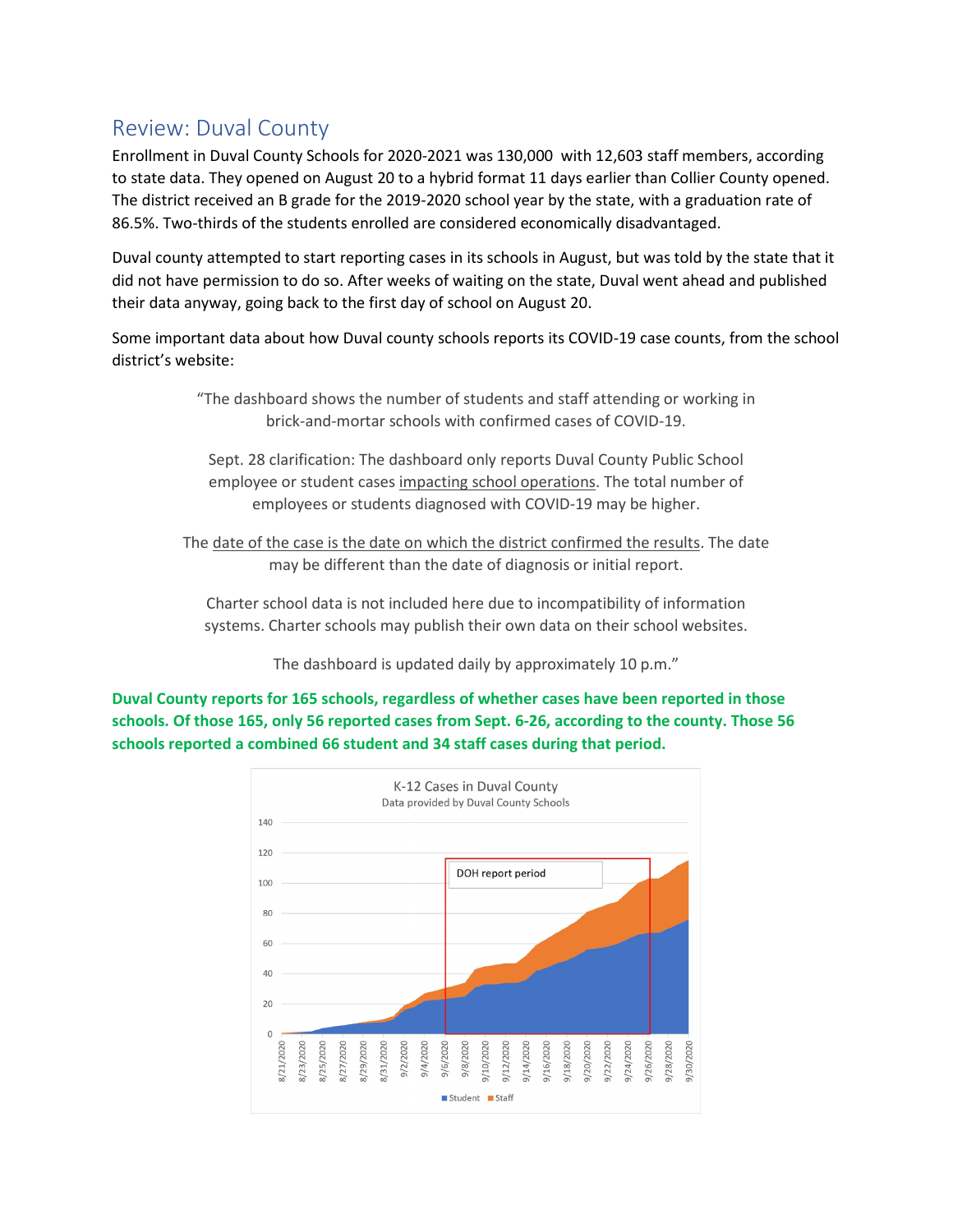**The state DOH report showed 51 schools in Duval County as having reported cases from Sept. 6-26, with seven fewer cases overall compared to the county, making the difference minimal between the two.**

What's most worrisome is that the DOH/State report is missing 28 schools that are in the county's data, and the county data is missing 22 schools that show up in the state data.

Only 28 of the schools reporting cases for Duval County appear in both the state/DOH AND the county/district data. Which means that while the case numbers are close, they're for completely different schools in half the cases.

Of the 100 cases reported by Duval County from Sept. 6-26, 38 come from schools not even listed in the DOH data.

Of the 93 cases reported by DOH/the state from Sept. 6-26, 30 come from schools that Duval county schools never reported as having cases.

And while you might think the cases in schools that both the county and the state/DOH reported would be evenly spread out, they're not. Most are minor differences – one or two cases missing from the other – but a handful are significant.

For San Pablo Elementary, **Duval County reported two student and four staff cases**, while the state reported seven student and one staff case.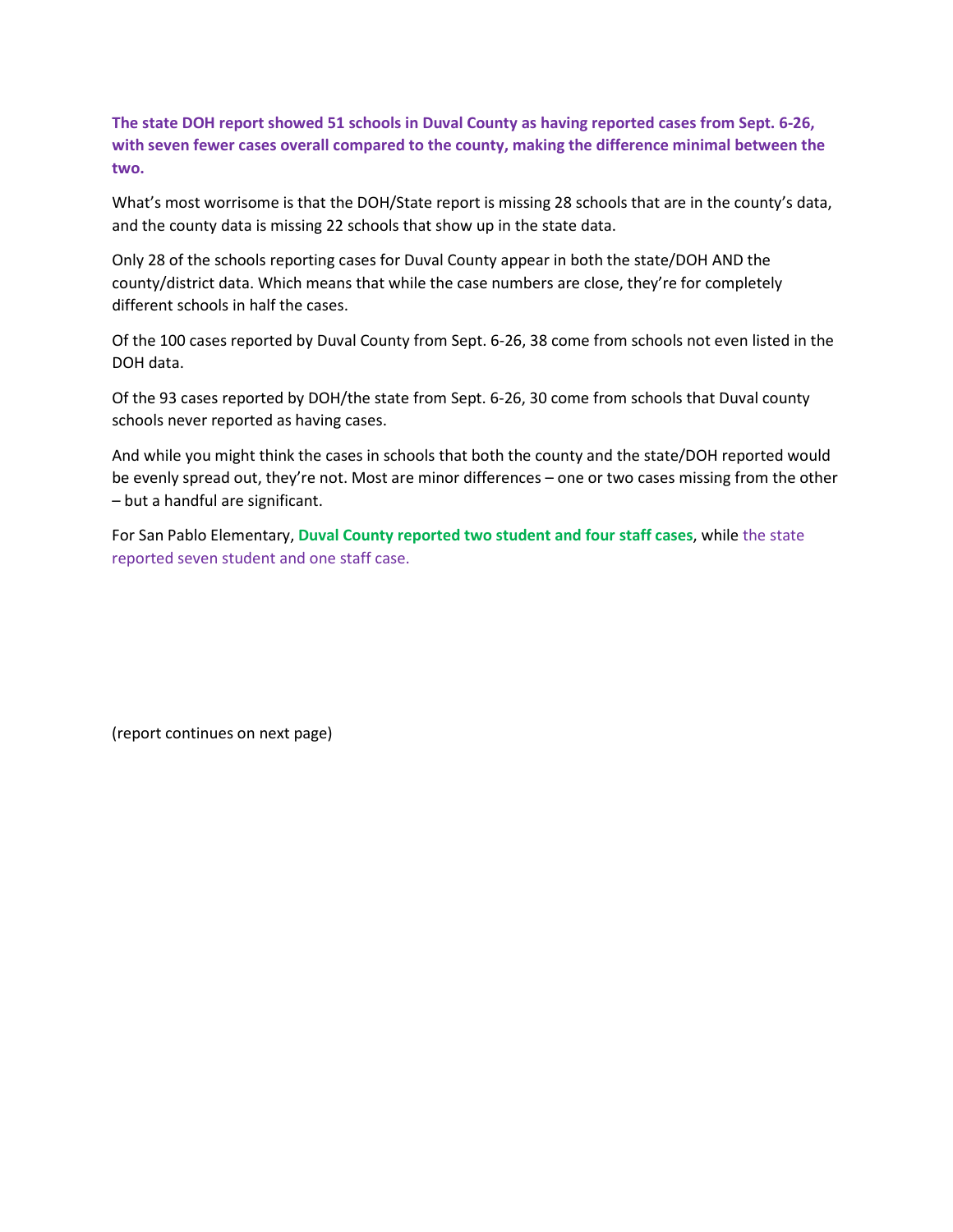**Schools that appear in both the state/DOH data and the county/district data with student and staff cases totals for the period beginning Sept. 6 and ending Sept. 26:**

| Schools in both the county/district data and |                 |                      |                |                       |                |
|----------------------------------------------|-----------------|----------------------|----------------|-----------------------|----------------|
| the DOH/state data                           |                 | <b>District data</b> |                | <b>State/DOH data</b> |                |
| <b>School</b>                                | <b>Students</b> | <b>Staff</b>         |                | <b>Students</b>       | <b>Staff</b>   |
| Annie R Morgan Elementary                    | $\mathbf{1}$    |                      | $\mathbf{1}$   | $\mathbf{1}$          | $\mathbf{1}$   |
| <b>Atlantic Coast High</b>                   | $\overline{2}$  |                      |                | $\mathbf{1}$          |                |
| Baldwin Middle-High                          | $\mathbf{1}$    |                      |                | 3                     |                |
| <b>Biscayne Elementary</b>                   | 1               |                      |                | 1                     |                |
| <b>Chets Creek Elementary</b>                | $\overline{2}$  |                      |                | $\overline{2}$        |                |
| Darnell Cookman                              | $\mathbf{1}$    |                      |                | $\mathbf{1}$          |                |
| Duncan U. Fletcher High                      | 4               |                      |                | 3                     | 1              |
| First Coast High School                      | 2               |                      |                | $\mathbf{1}$          |                |
| <b>Frank H Peterson Academies</b>            | 3               |                      |                | $\overline{2}$        |                |
| <b>GRASP Academy</b>                         | $\overline{2}$  |                      |                | $\mathbf{1}$          |                |
| Greenland Pines Elem.                        | $\overline{2}$  |                      |                | $\mathbf{1}$          |                |
| <b>Highlands Elementary</b>                  | $\mathbf{1}$    |                      | 3              | $\overline{2}$        | 3              |
| <b>Holiday Hill Elementary</b>               | $\mathbf{1}$    |                      |                | $\mathbf{1}$          |                |
| Jean Ribault High School                     | $\mathbf{1}$    |                      |                | $\mathbf{1}$          |                |
| Joseph Stilwell Middle School                |                 |                      | 5              | $\mathbf{1}$          | 5              |
| Landmark Middle School                       | 3               |                      |                | 3                     |                |
| Mandarin High School                         | $\mathbf{1}$    |                      | 1              | $\mathbf{1}$          |                |
| <b>Merrill Road Elementary</b>               |                 |                      | 3              | $\mathbf{1}$          | $\overline{2}$ |
| Mt. Herman Exc Student Ctr                   |                 |                      | $\mathbf{1}$   |                       | $\mathbf{1}$   |
| Robert E. Lee High School                    | 3               |                      |                | $\overline{2}$        |                |
| Samuel W. Wolfson High School                | 2               |                      |                | $\overline{2}$        |                |
| San Pablo Elementary                         | $\overline{2}$  |                      | 4              | 7                     | 1              |
| Southside Estates Elementary                 | $\mathbf{1}$    |                      | 1              | $\mathbf{1}$          | 1              |
| <b>Spring Park Elementary</b>                | $\mathbf{1}$    |                      | $\overline{2}$ |                       | $\mathbf{1}$   |
| Thomas Jefferson Elementary                  | $\mathbf{1}$    |                      |                | $\mathbf{1}$          |                |
| Westview K-8                                 | $\overline{2}$  |                      |                | $\overline{2}$        |                |
| William M. Raines High School                |                 |                      | $\mathbf{1}$   | $\mathbf{1}$          |                |
| Windy Hill Elementary                        | $\mathbf{1}$    |                      |                | $\overline{3}$        |                |
| Young Womens Leadership Academy              |                 |                      |                |                       |                |
| (YWLA)/Young Mens Leadership Academy         |                 |                      |                |                       |                |
| (YMLA) at Eugene Butler                      |                 |                      | $\overline{2}$ |                       | 1              |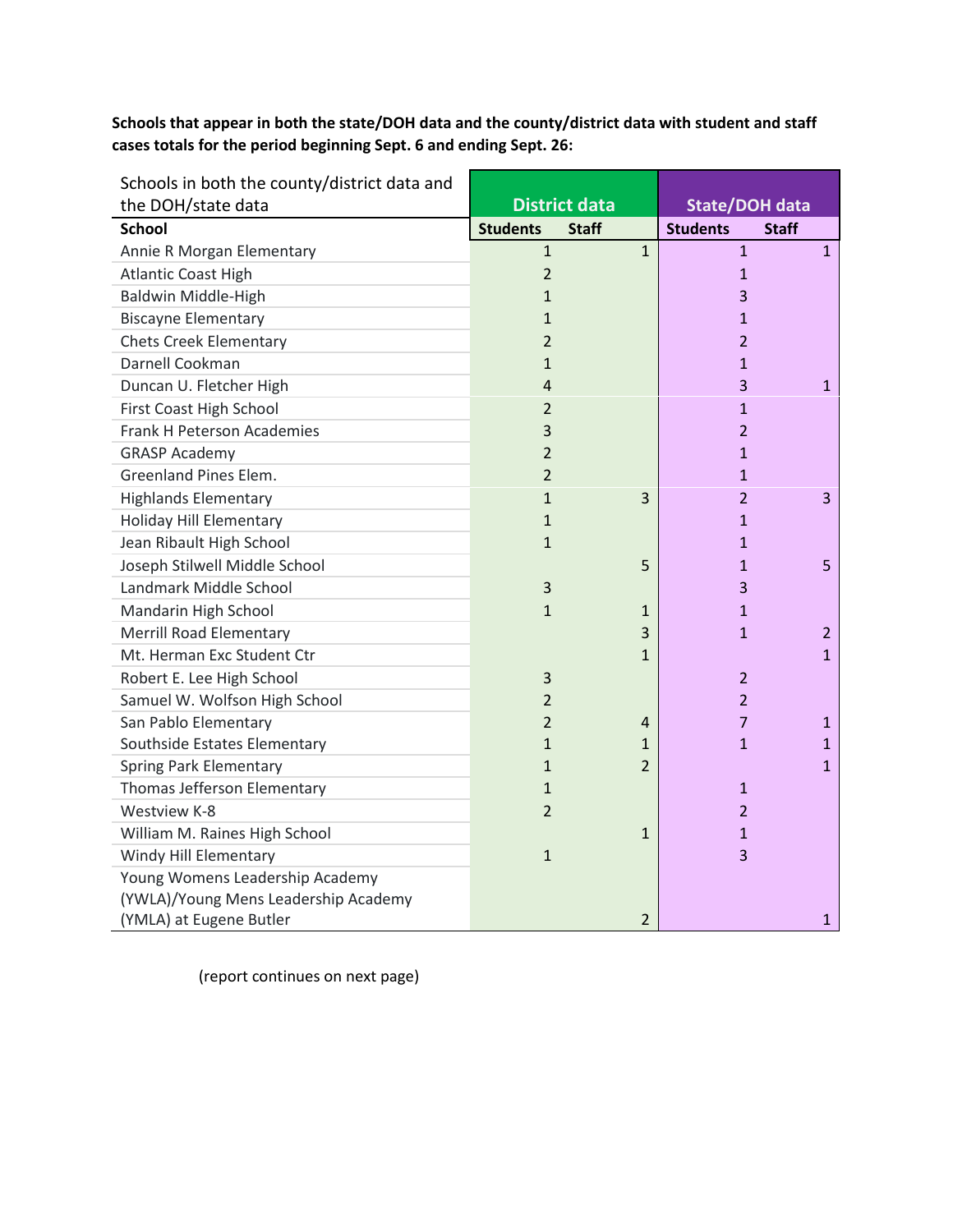| Schools in the county/district data that do not appear in<br>the DOH/state data | Case totals, Sept. 6-26 |              |  |  |  |
|---------------------------------------------------------------------------------|-------------------------|--------------|--|--|--|
| <b>School</b>                                                                   | <b>Students</b>         | <b>Staff</b> |  |  |  |
| <b>Abess Park Elementary</b>                                                    | 1                       | 1            |  |  |  |
| Alimacani Elementary                                                            |                         | $\mathbf{1}$ |  |  |  |
| Andrew A. Robinson Elem.                                                        | $\overline{2}$          |              |  |  |  |
| <b>Bartram Springs Elementary</b>                                               | 1                       |              |  |  |  |
| <b>Crown Point Elementary</b>                                                   | 1                       |              |  |  |  |
| <b>Dinsmore Elementary</b>                                                      | 1                       |              |  |  |  |
| Enterprise Learning Acad.                                                       | 1                       | 1            |  |  |  |
| George W. Carver Elem.                                                          | 1                       |              |  |  |  |
| <b>Greenfield Elementary</b>                                                    | 1                       |              |  |  |  |
| <b>Gregory Drive Elementary</b>                                                 |                         | 1            |  |  |  |
| <b>Highlands Middle School</b>                                                  | 1                       |              |  |  |  |
| J. Allen Axson Elementary                                                       | 1                       |              |  |  |  |
| J.E.B. Stuart Middle School                                                     | 1                       |              |  |  |  |
| Jacksonville Beach Elem.                                                        | 1                       |              |  |  |  |
| Julia Landon Middle School                                                      |                         | 5            |  |  |  |
| Lake Lucina Elementary                                                          | 1                       |              |  |  |  |
| New Berlin Elementary                                                           | 1                       |              |  |  |  |
| Palm Ave. Exc. Student Ctr.                                                     |                         | 1            |  |  |  |
| Parkwood Heights Elementary                                                     |                         | 1            |  |  |  |
| Pine Estates Elementary                                                         | 1                       |              |  |  |  |
| Rutledge H. Pearson Elementary                                                  | 2                       |              |  |  |  |
| Southside Middle School                                                         | 1                       | 1            |  |  |  |
| Stanton College Prep.                                                           | 1                       |              |  |  |  |
| Susie E. Tolbert Elementary.                                                    |                         | 1            |  |  |  |
| The Bridge to Success Academy at West Jacksonville                              | 2                       |              |  |  |  |
| Twin Lakes Elementary                                                           | 1                       |              |  |  |  |
| Whitehouse Elementary                                                           | 1                       | 1            |  |  |  |